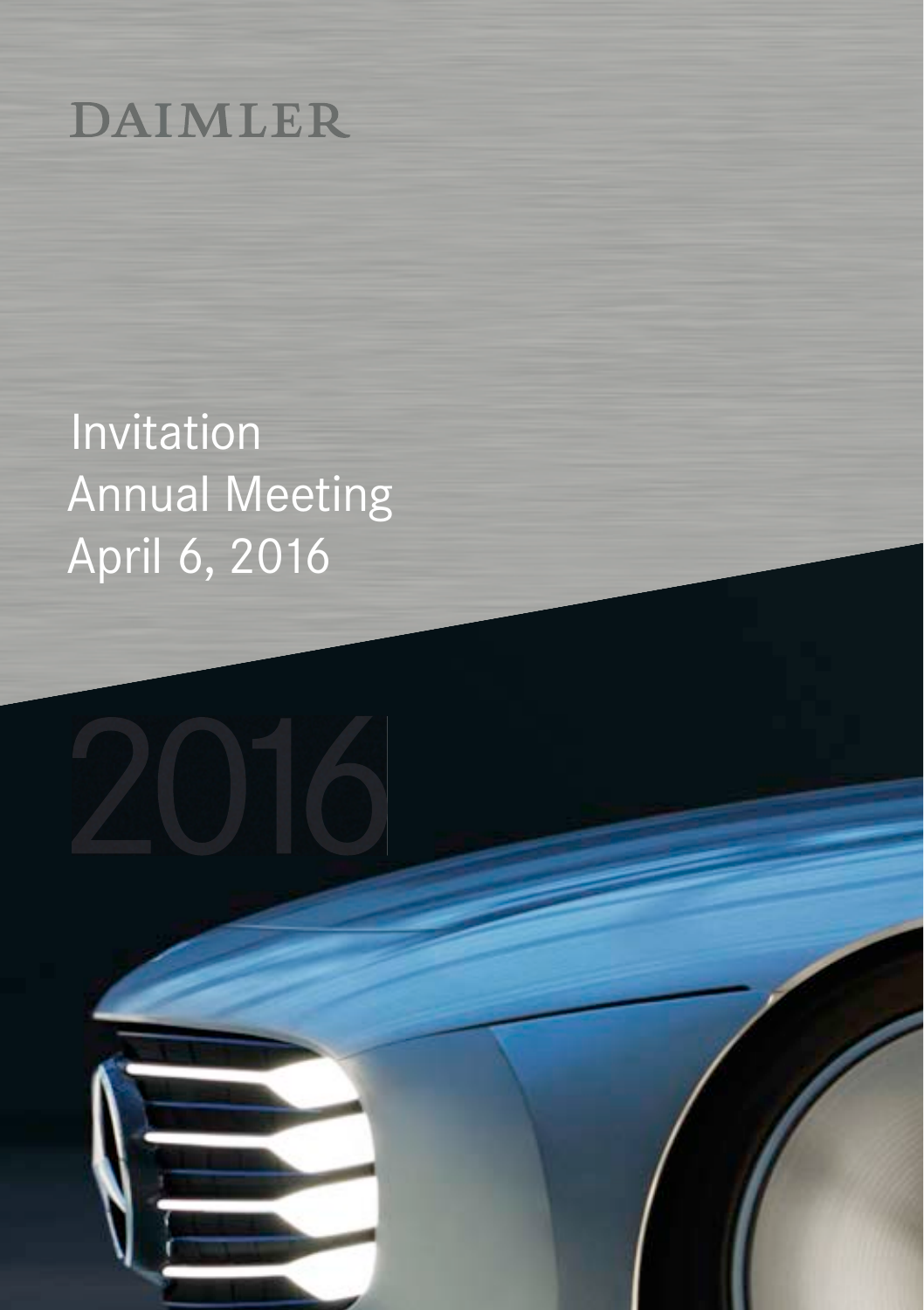## Key Figures

#### **Daimler Group**

|                                                                          | 2015           | 2014           | 2013           | 15/14          |
|--------------------------------------------------------------------------|----------------|----------------|----------------|----------------|
| $\epsilon$ amounts in millions                                           |                |                |                | % change       |
| Revenue                                                                  | 149,467        | 129,872        | 117,982        | $+151$         |
| Western Europe                                                           | 49,570         | 43,722         | 41,123         | $+13$          |
| thereof Germany                                                          | 22,001         | 20,449         | 20,227         | $+8$           |
| <b>NAFTA</b>                                                             | 47,653         | 38,025         | 32,925         | $+25$          |
| thereof United States                                                    | 41,920         | 33,310         | 28,597         | $+26$          |
| Asia                                                                     | 33,744         | 29,446         | 24,481         | $+15$          |
| thereof China                                                            | 14,684         | 13,294         | 10,705         | $+10$          |
| Other markets                                                            | 18,500         | 18,679         | 19,453         | $-1$           |
| Investment in property, plant and equipment                              | 5,075          | 4,844          | 4,975          | $+5$           |
| Research and development expenditure <sup>2</sup><br>thereof capitalized | 6,564<br>1,804 | 5,680<br>1,148 | 5,489<br>1,284 | $+16$<br>$+57$ |
| Free cash flow of the industrial business                                | 3,960          | 5,479          | 4,842          | $-28$          |
| EBIT                                                                     | 13,186         | 10,752         | 10,815         | $+23$          |
| Value added                                                              | 5,675          | 4,416          | 5,921          | $+29$          |
| Net profit                                                               | 8,711          | 7,290          | 8,720          | $+19$          |
| Earnings per share (in $\epsilon$ )                                      | 7.87           | 6.51           | 6.40           | $+21$          |
| Total dividend                                                           | 3,477          | 2,621          | 2,407          | $+33$          |
| Dividend per share (in $\epsilon$ )                                      | 3.25           | 2.45           | 2.25           | $+33$          |
| Employees (December 31)                                                  | 284,015        | 279,972        | 274,616        | $+1$           |

1 Adjusted for the effects of currency translation, revenue increased by 9%.

2 For the year 2013, the figure has been adjusted due to reclassifications within functional costs.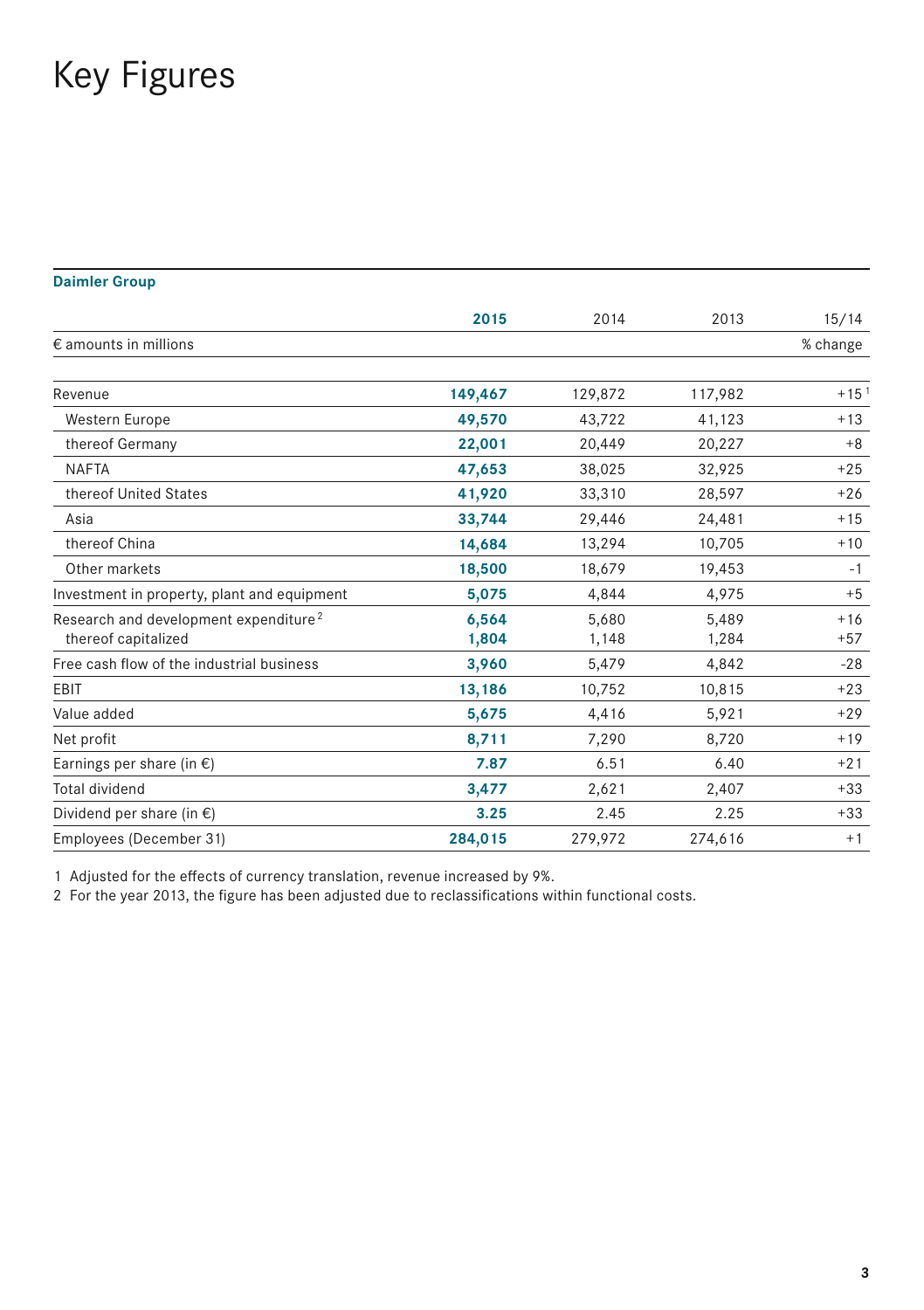## **Contents**

| 1. Presentation of the adopted financial statements of Daimler AG, the approved consolidated  |    |
|-----------------------------------------------------------------------------------------------|----|
| financial statements, the combined management report for Daimler AG and the Group with the    |    |
| explanatory reports on the information required pursuant to Section 289, Subsections 4 and 5, |    |
| Section 315, Subsection 4 of the German Commercial Code (Handelsgesetzbuch), and the report   |    |
| of the Supervisory Board for the 2015 financial year                                          | -5 |

| 2. Resolution on the allocation of distributable profit                                                   | 5              |  |
|-----------------------------------------------------------------------------------------------------------|----------------|--|
| 3. Resolution on ratification of Board of Management members' actions in the 2015 financial year          |                |  |
| 4. Resolution on ratification of Supervisory Board members' actions in the 2015 financial year            | 5              |  |
| 5. Resolution on the appointment of auditors for the Company and the Group for the<br>2016 financial year | 6              |  |
| 6. Resolution on the election of members of the Supervisory Board                                         | 6              |  |
| Total number of shares and voting rights                                                                  | $\overline{z}$ |  |
| Conditions for attending the Annual Meeting of the Shareholders and for exercising voting rights          | $\overline{z}$ |  |
| Details of the e-service for shareholders                                                                 | 8              |  |
| Absentee voting procedure                                                                                 | 9              |  |
| Procedure for proxy voting                                                                                | 9              |  |
| Note for shareholders entered in the US share register                                                    | 11             |  |
| Questions, motions, election proposals, requests for information                                          | 12             |  |
| Information and documentation for the Annual Meeting                                                      | 13             |  |
| Internet   Information   Adresses                                                                         | 14             |  |
| Financial Calendar 2016                                                                                   | 15             |  |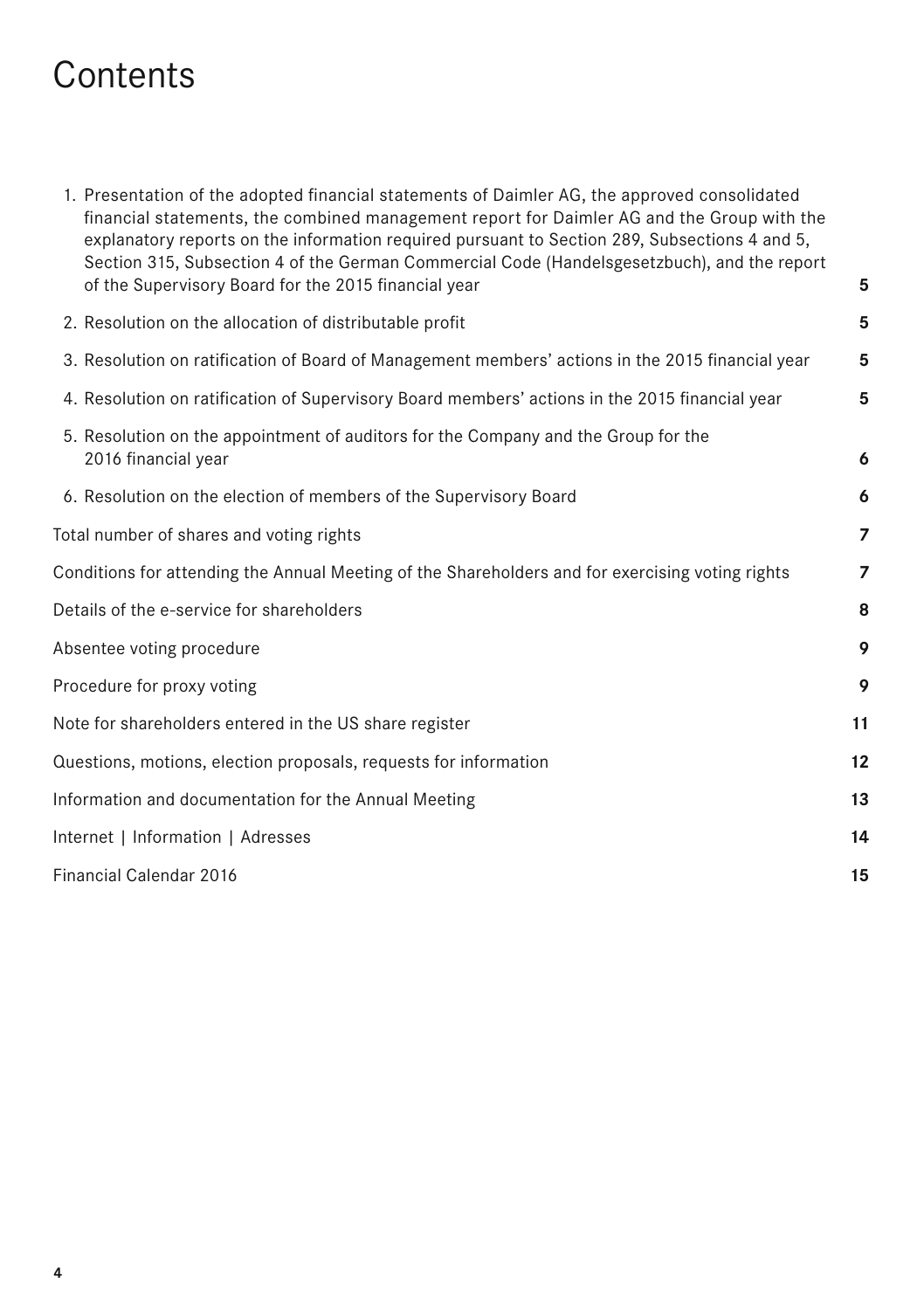## <span id="page-3-0"></span>**Daimler AG, Stuttgart**

We herewith invite our shareholders to attend the Annual Meeting of the Shareholders of Daimler AG on Wednesday, April 6, 2016, at 10:00 a.m., in the CityCube Berlin, Entrance: Messedamm 26, 14055 Berlin, Germany.

The invitation to the Annual Meeting including the Agenda has been published in the German Federal Gazette (Bundesanzeiger) on February 22, 2016.

## Agenda\*

**1. Presentation of the adopted financial statements of Daimler AG, the approved consolidated financial statements, the combined management report for Daimler AG and the Group with the explanatory reports on the information required pursuant to Section 289, Subsections 4 and 5, Section 315, Subsection 4 of the German Commercial Code (Handelsgesetzbuch), and the report of the Supervisory Board for the 2015 financial year**

The aforementioned documents are available on the Internet at www.daimler.com/ir/am2016.

#### **2. Resolution on the allocation of distributable profit**

The Board of Management and the Supervisory Board recommend that the distributable profit of €3,476,971,702.75 be allocated as follows:

| Dividend distribution of $€3.25$                 |  |  |  |  |
|--------------------------------------------------|--|--|--|--|
| for each no par-value share<br>€3,476,971,702.75 |  |  |  |  |
|                                                  |  |  |  |  |
|                                                  |  |  |  |  |
| €3,476,971,702.75                                |  |  |  |  |
|                                                  |  |  |  |  |

The dividend will be paid out on April 7, 2016.

At the time of convocation of the Annual Meeting, the Company does not hold any treasury shares. Should the Company hold any treasury shares at the date of the Annual Meeting, such shares are not entitled to a dividend pursuant to Section 71b of the German Stock Corporation Act (Aktiengesetz). In that case, it is recommended to the Annual Meeting that with an unchanged dividend of €3.25 per no-par value share entitled to dividends the portion of the distributable profit attributable to no-par value shares not entitled to dividends shall be transferred to retained earnings.

### **3. Resolution on ratification of Board of Management members' actions in the 2015 financial year**

The Board of Management and the Supervisory Board recommend that the actions of the Board of Management members who were in office in the financial year 2015 be ratified for that period.

### **4. Resolution on ratification of Supervisory Board members' actions in the 2015 financial year**

The Board of Management and the Supervisory Board recommend that the actions of the Supervisory Board members who were in office in the financial year 2015 be ratified for that period.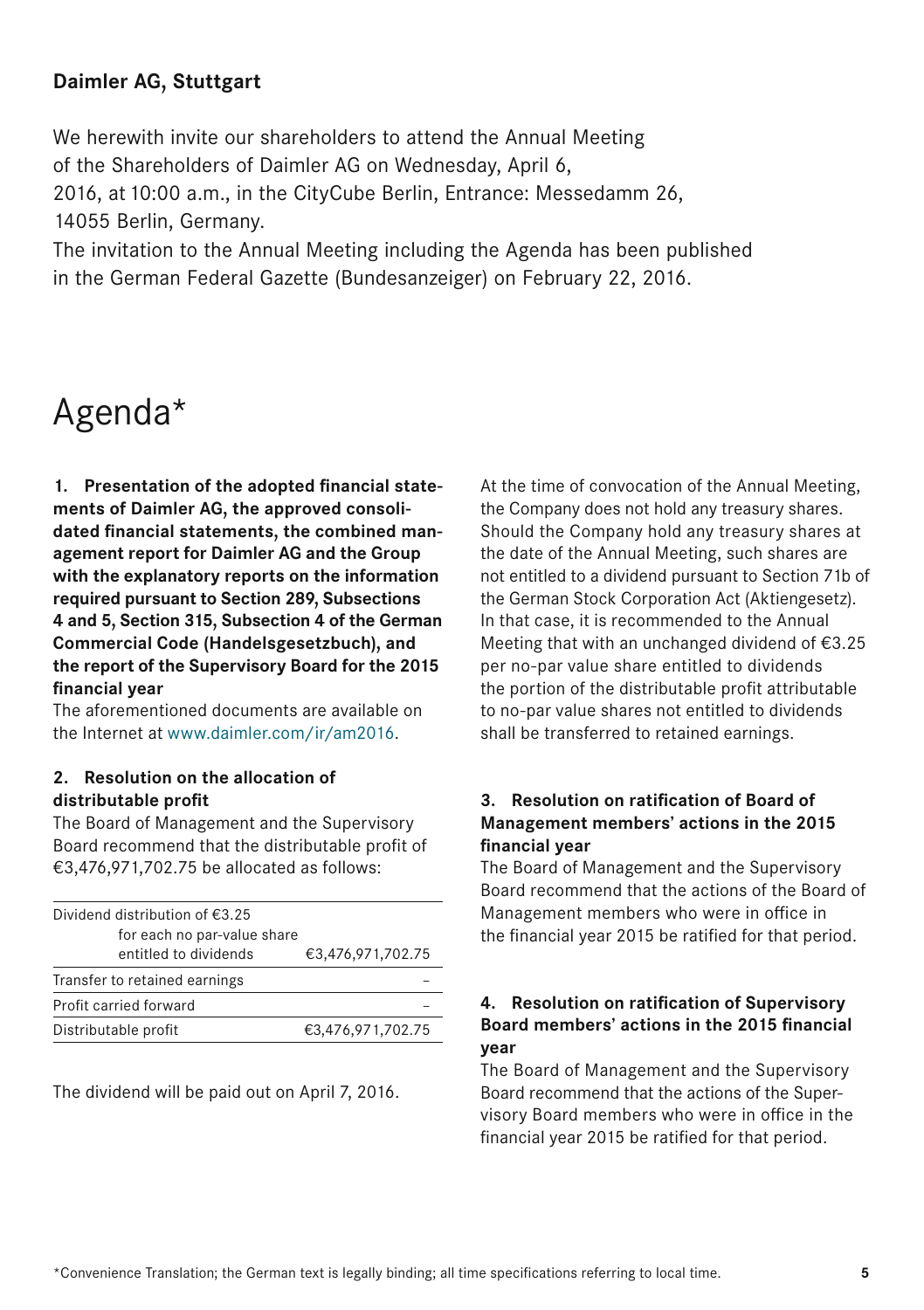## <span id="page-4-0"></span>**5. Resolution on the appointment of auditors for the Company and the Group for the 2016 financial year**

Based on the recommendations of the Audit Committee, the Supervisory Board recommends that KPMG AG Wirtschaftsprüfungsgesellschaft, Berlin, be appointed as auditors for the audit of the yearend financial statements for the Company and the Group and a review of the interim financial statements for the 2016 financial year.

## **6. Resolution on the election of members of the Supervisory Board**

At the close of the Annual Meeting on April 6, 2016, the period of office of Dr. Manfred Bischoff and Ms. Petraea Heynike as members of the Supervisory Board will end.

Pursuant to Section 96, Subsection 1 and Section 101, Subsection 1 of the German Stock Corporation Act (Aktiengesetz) and Section 7, Subsection 1, Sentence 1, No. 3 of the German Codetermination Act (Mitbestimmungsgesetz), the Supervisory Board is composed of ten members representing the shareholders and ten members representing the employees, and pursuant to Section 96, Subsection 2, Sentence 1 of the German Stock Corporation Act (Aktiengesetz), of not less than 30% of women (i.e., not less than six) and of not less than 30% of men (i.e., not less than six). The gender quota is to be fulfilled by the Supervisory Board as a whole, unless the members representing the shareholders or those representing the employees object to joint fulfillment pursuant to Section 96, Subsection 2, Sentence 3 of the German Stock Corporation Act (Aktiengesetz).

The members of the Supervisory Board representing the shareholders have objected to the joint fulfillment of the statutory gender quota. Therefore, the Supervisory Board shall be composed of not less than three women and not less than three men on the side of the members representing the shareholders as well as on the side of the members representing the employees.

At the time when this convocation is published, the Supervisory Board is composed of five female members in total, three of them representing the shareholders. On the basis of separate fulfillment, the minimum quota requirement thus is complied with on the side of the members representing the shareholders and would continue to be complied with after the proposed candidates have been re-elected.

The following election proposals are based on the recommendation of the Nomination Committee of the Supervisory Board.

The Supervisory Board proposes the election of

- a) Dr. Manfred Bischoff, Munich, Chairman of the Supervisory Board of Daimler AG,
- b) Petraea Heynike, Vevey, Switzerland, member of the Supervisory Board of Daimler AG, formerly member of the Executive Board of Nestlé S.A.

as members of the Supervisory Board representing the shareholders effective as of the end of this Annual Meeting for the period until the end of the Annual Meeting that passes a resolution on the ratification of the actions of the Boards for the fourth financial year after the beginning of the period of office. The financial year in which the period of office begins is not counted.

It is intended to have the Annual Meeting decide on the candidates by way of separate voting.

Dr. Manfred Bischoff is also a member of the following supervisory boards required by law or comparable domestic or foreign supervisory bodies:

Airbus Group N.V. SMS Holding GmbH Unicredit S.p.A.

Petraea Heynike is not a member of other supervisory boards required by law or comparable domestic or foreign supervisory bodies.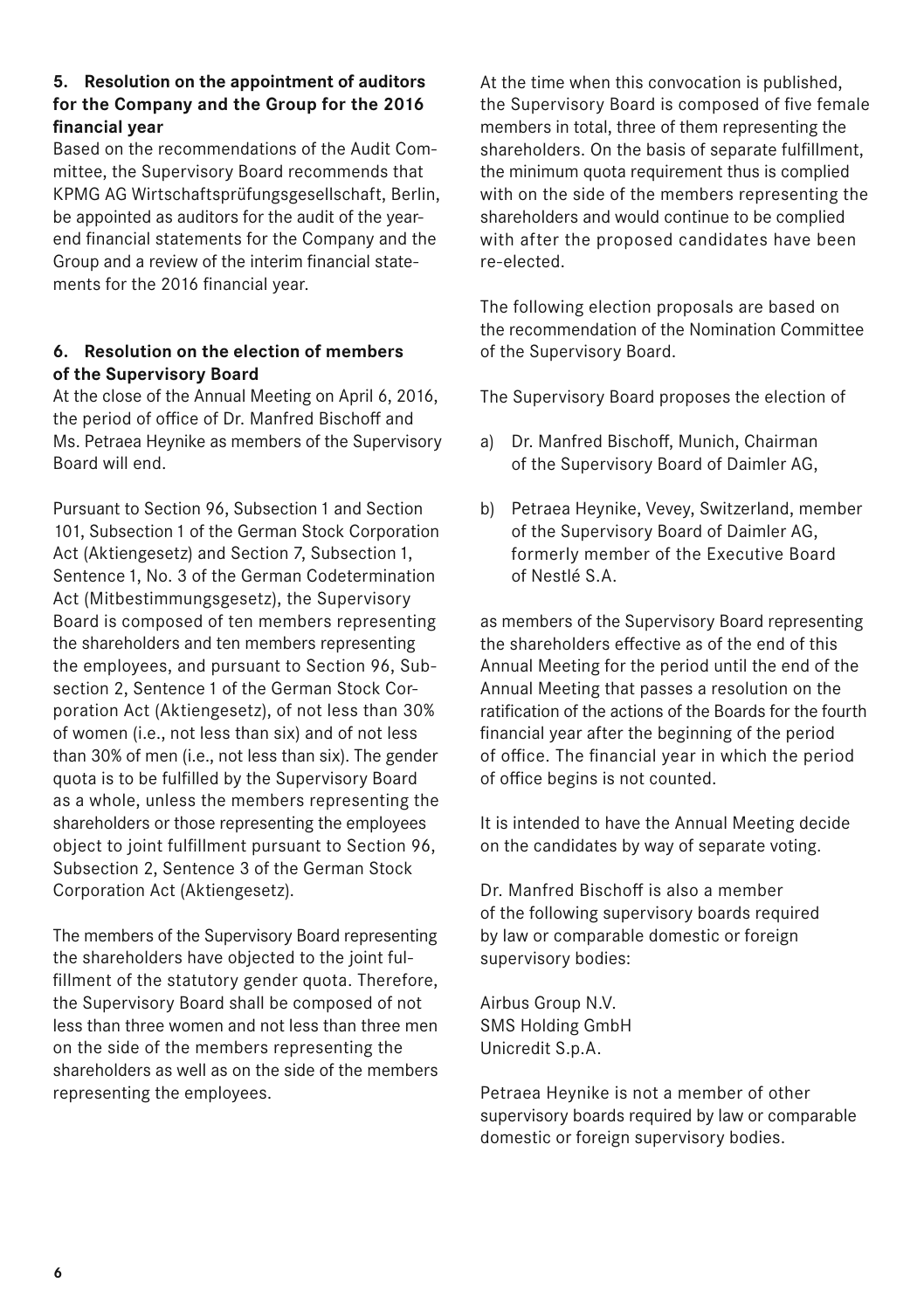<span id="page-5-0"></span>The Nomination Committee has made its recommendation in line with the requirements of the German Corporate Governance Code and taking account of the targets specified by the Supervisory Board regarding its composition. Following thorough discussions, the Nomination Committee and the Supervisory Board decided to nominate Dr. Bischoff for re-election on the Supervisory Board, although he is already older than 72, the general age limit determined for Daimler AG's Supervisory Board upon election for a full period of office. Due to his many years' activities as a member of the Supervisory Board and as Chairman of the Supervisory Board of Daimler AG, Dr. Bischoff has particular experience and skills in the Company's fields of business. It is the Supervisory Board's intention to secure that knowledge. Furthermore, Dr. Bischoff particularly stands for the successful and constructively critical cooperation both within the Supervisory Board and between the Supervisory Board and the Board of Management.

In case of his re-election, Dr. Manfred Bischoff shall be nominated again as candidate for the Chairman of the Supervisory Board.

In the appraisal of the Supervisory Board, neither of the proposed candidates has a personal or business relation subject to disclosure recommendations pursuant to Section 5.4.1 of the German Corporate Governance Code with Daimler AG or its group companies, the corporate bodies of Daimler AG, or with a shareholder holding a material interest in Daimler AG. The Supervisory Board has made sure with the nominated candidates that they still have sufficient time to perform their mandate.

Total number of shares and voting rights

At the time of convening the Annual Meeting, the Company's share capital is divided into 1,069,837,447 shares, each of which confers one vote to its holder. The Company holds no treasury shares at said time.

\*\*\*\*\*

## Conditions for attending the Annual Meeting of the Shareholders and for exercising voting rights

Shareholders are entitled to attend the Annual Meeting and to exercise their voting rights if they are listed as shareholders in the Company's share register on the day of the Annual Meeting and have notified the Company of their intention to attend the Annual Meeting so that notification is received by the Company **at the latest by 24:00 hours (midnight) on April1, 2016.**

Shareholders who are listed as shareholders in the share register can notify the shareholder service of Daimler AG of their intention to attend the Annual Meeting at:

Daimler

Aktionärsservice Postfach 1460 61365 Friedrichsdorf, Germany Fax No.: +49 (0)69 2222 34282 E-mail: daimler.service@rsgmbh.com

or as from March 8, 2016 by using the accessprotected e-service for shareholders on the Internet at https://register.daimler.com.

\*\*\*\*\*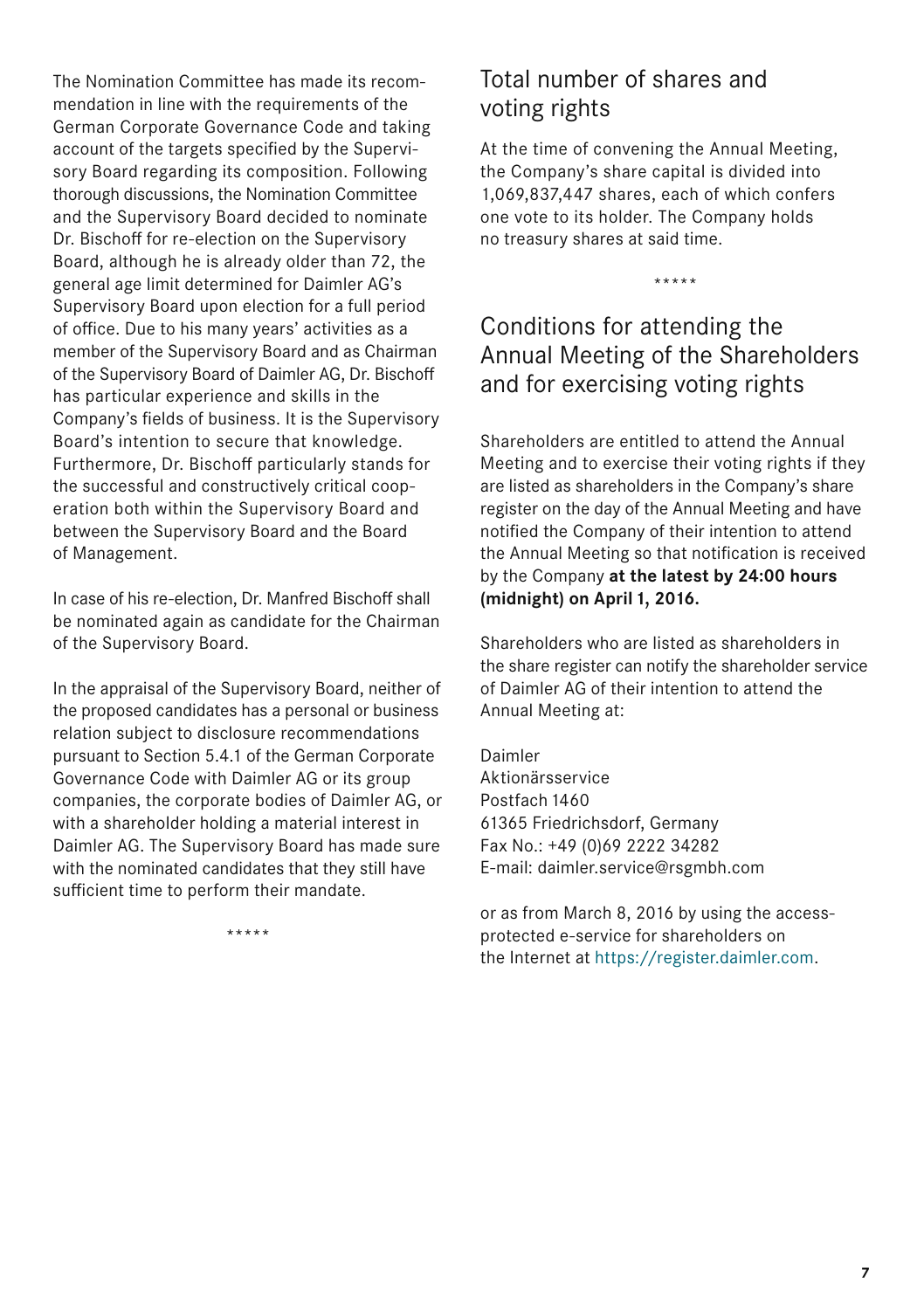<span id="page-6-0"></span>Shares will not be blocked as a result of shareholders notifying their intention to attend the Annual Meeting. Shareholders can also dispose of their shares after giving notification. The number of shares held by each shareholder as entered in the share register on the day of the Annual Meeting is decisive for attending and casting votes. Said number of shares will correspond to the number of shares as at the registration deadline of 24:00 hours (midnight) on April 1, 2016 since changes to the share register are not made for technical reasons from the end of April 1, 2016 up to the end of the Annual Meeting (registration stop). The technically decisive effective date regarding the number of shares (Technical Record Date) is therefore the end of April 1, 2016.

Please understand that due to the large number of attendees expected on the basis of previous experience, we can generally only provide each shareholder with a maximum of two admission tickets for our Annual Meeting.

Only shareholders entitled to attend the Annual Meeting and authorized proxies will receive admission tickets and pads of voting cards. Unlike the notification, however, the admission ticket is not a condition for attending the Annual Meeting; it only simplifies procedures at the entrance desks for granting access to the Annual Meeting.

\*\*\*\*\*

## Details of the e-service for shareholders

The convocation of the Annual Meeting on April 6, 2016 is sent by regular mail to all shareholders entered in the share register who have not yet agreed to have it sent by e-mail. On the reverse side of the letter of invitation sent by regular mail, the registration data for our e-service for shareholders can be found, i.e., the shareholder's number and the individual access number. With this data, shareholders using the e-service for shareholders can – as from March 8, 2016 – give notification of their intention to attend the Annual Meeting, order admission tickets, in the context of ordering admission tickets authorize a third party as proxy, authorize and instruct the voting proxies appointed by the Company, or cast their vote by absentee voting. After timely notification of their intention to attend, shareholders can also amend or withdraw their orders of admission tickets, absentee votes cast and authorizations and instructions given for the Company proxies via the e-service for shareholders.

Via the e-service for shareholders, shareholders also have the possibility to print out their admission tickets themselves. Furthermore, we, for the first time, offer our shareholders the possibility, when using the e-service for shareholders, to have their admission tickets sent to their indicated e-mail addresses as a mobile ticket comprising a QR code.

Shareholders who have agreed to have the Annual Meeting documentation sent by e-mail will receive the e-mail with the convocation as an attached pdf file, as well as a link to the e-service for shareholders, at the e-mail address they have specified.

Users of the e-service for shareholders who have already registered for the service can use their self-issued User ID and password.

Please note that requests to speak, questions, motions and election proposals by shareholders for the Annual Meeting cannot be accepted/ submitted nor objections to resolutions passed at the Annual Meeting lodged, via the e-service for shareholders.

\*\*\*\*\*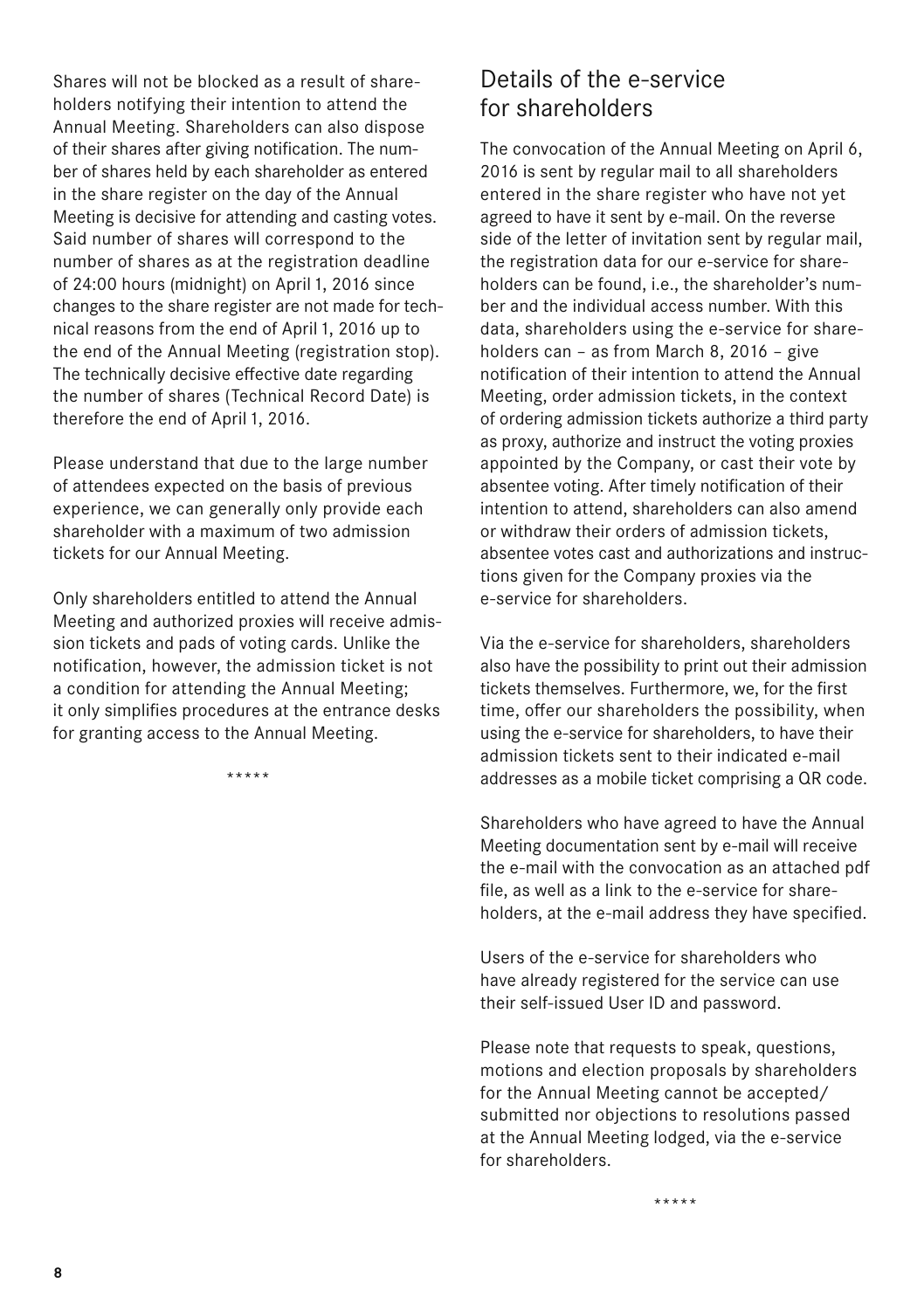## <span id="page-7-0"></span>Absentee voting procedure

Shareholders who are listed as shareholders in the share register on the day of the Annual Meeting can cast absentee votes without attending the Annual Meeting. Timely notification by the shareholders of their intention to attend the Annual Meeting is indispensable also for this way of voting.

Absentee votes can be sent to the Company in writing or via electronic media ("Textform") at the address, fax number or e-mail address stated above in the section headed "Conditions for attending the Annual Meeting of the Shareholders and for exercising voting rights" for the notification of the intention to attend the Annual Meeting by 24:00 hours (midnight) on April 1, 2016 (receipt). In advance of the Annual Meeting, absentee votes timely received can also be withdrawn or amended using these communication channels when received by the Company by 24:00 hours (midnight) on April 5, 2016.

Absentee votes can also be cast via the e-service for shareholders and, provided notification has been made on time, withdrawn or amended in this way until shortly before the start of voting on the day of the Annual Meeting, in any case until 12:00 hours (noon).

Shareholders not using the e-service for shareholders to cast their absentee votes are requested to use the reply form enclosed with the invitation.

Personal attendance at the Annual Meeting by a shareholder or a third party authorized as proxy will automatically be deemed a withdrawal of any absentee votes previously cast.

Absentee votes on Agenda Item 2 shall also count in the voting on the adjusted proposal for the appropriation of profits as a result of a change in the number of shares entitled to dividends for the preceding financial year 2015.

If an individual vote is taken on an Agenda Item, a vote on this item in its entirety will count as a corresponding vote on each point of the individual vote.

Please note that it is not possible – even via the e-service for shareholders – to cast absentee votes for votes, if any, which are taken on countermotions or election proposals that are only announced in the Annual Meeting or on any other motions, including procedural motions, that were not communicated in advance of the Annual Meeting. Nor can requests to speak, questions, motions or election proposals be accepted or submitted, or objections lodged against resolutions, by absentee voting in advance of or during the Annual Meeting.

Authorized banks, shareholders' associations and equivalent persons or institutions as defined by Section 135, Subsections 8 and 10 of the German Stock Corporation Act (Aktiengesetz) may also vote by absentee voting.

\*\*\*\*\*

## Procedure for proxy voting

Shareholders listed in the share register on the day of the Annual Meeting also have the option of voting by proxy, for example by a bank or a shareholders' association or the voting proxies appointed by the Company. In this case, too, timely notification is to be ensured by the shareholder or by a proxy.

If a shareholder authorizes more than one proxy, the Company may reject one or more of those proxies.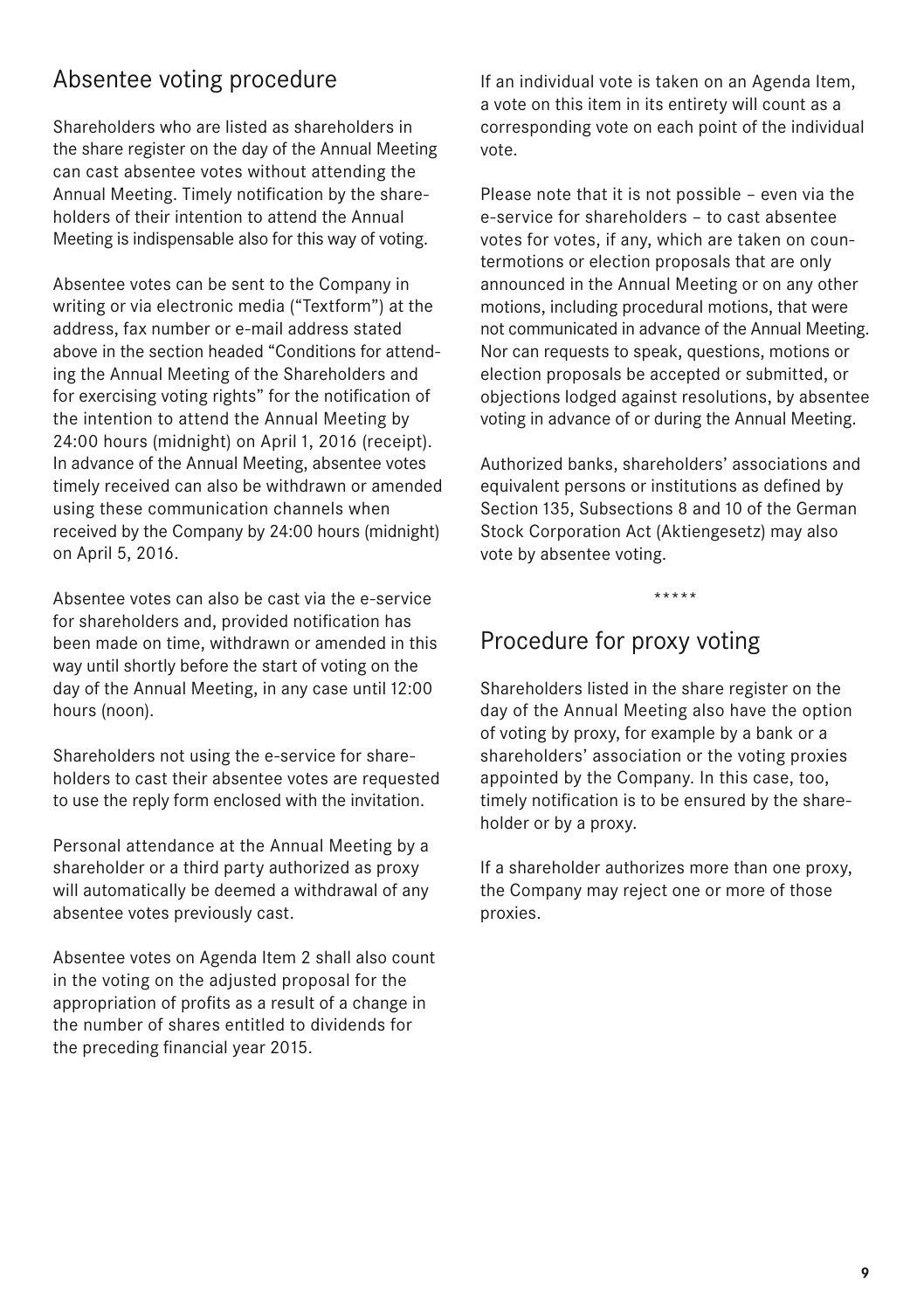## **Proxies**

**If neither a bank** nor a shareholders' association nor another equivalent person or institution as defined by Section 135, Subsections 8 and 10 of the German Stock Corporation Act (Aktiengesetz) is authorized as a proxy, the proxy authorization and any revocation of such authorization are to be communicated either (i) in writing or via electronic media ("Textform") to the address, fax number or e-mail address stated above in the section "Conditions for attending the Annual Meeting of the Shareholders and for exercising voting rights" for the notification of the intention to attend the Annual Meeting, or (ii) in writing or via electronic media ("Textform") to the proxy. In the latter case, the Company must be furnished with proof in writing or via electronic media ("Textform").

The proof of proxy authorization or any revocation of proxy authorization vis-à-vis the Company can be communicated to the Company at the address, fax number or e-mail address specified above in the section "Conditions for attending the Annual Meeting of the Shareholders and for exercising voting rights" for the notification of the intention to attend the Annual Meeting. On the day of the Annual Meeting, proxy authorization can be effected also at the entrance and exit at the Annual Meeting.

The reply form enclosed with the letter of invitation can also be used for authorizing a proxy and providing proof thereof.

Proxy authorization can also be granted in the context of ordering admission tickets via the e-service for shareholders and, provided notification has been made on time, be revoked in the same way until shortly before the start of voting on the day of the Annual Meeting, in any case until 12:00 hours (noon).

Personal attendance by a shareholder at the Annual Meeting will automatically be deemed a revocation of proxy authorization previously granted to a third party.

The proxy authorization cards included in the pad of voting cards can be used in the Annual Meeting for authorizing as proxies other shareholders present at the Annual Meeting, shareholder representatives attending the Annual Meeting, or the voting proxies appointed by the Company.

Statutory provisions, in particular Section 135 of the German Stock Corporation Act (Aktiengesetz), apply to the authorization and revocation of proxy authorizations of **banks, shareholders' associations** or equivalent persons or institutions as defined by Section 135, Subsections 8 and 10 of the German Stock Corporation Act (Aktiengesetz), as well as to the proof of such authorization or revocation. Please also observe any relevant regulations of the banks, shareholders' associations or other equivalent persons or institutions.

If persons or institutions mentioned in the preceding paragraph are listed in the share register, they can exercise the voting rights for shares they do not own only if they are authorized to do so by the actual beneficial owner of the shares.

### **Voting by official Company proxies**

Shareholders have the possibility to authorize proxies appointed by the Company to vote in accordance with their instructions at the Annual Meeting. The authorization of such proxies, the issuing of voting instructions and any amendments of such as well as the revocation of proxy authorization must be effected in writing or via electronic media ("Textform"); they may be made in the following ways:

They can be sent to the Company at the address, fax number or e-mail address stated above in the section headed "Conditions for attending the Annual Meeting of the Shareholders and for exercising voting rights" for the notification of the intention to attend the Annual Meeting by 24:00 hours (midnight) on April 1, 2016 (receipt) at the latest. In advance of the Annual Meeting, proxy authorizations and voting instructions timely received can also be withdrawn or amended in using these communication channels when received by the Company by 24:00 hours (midnight) on April 5, 2016.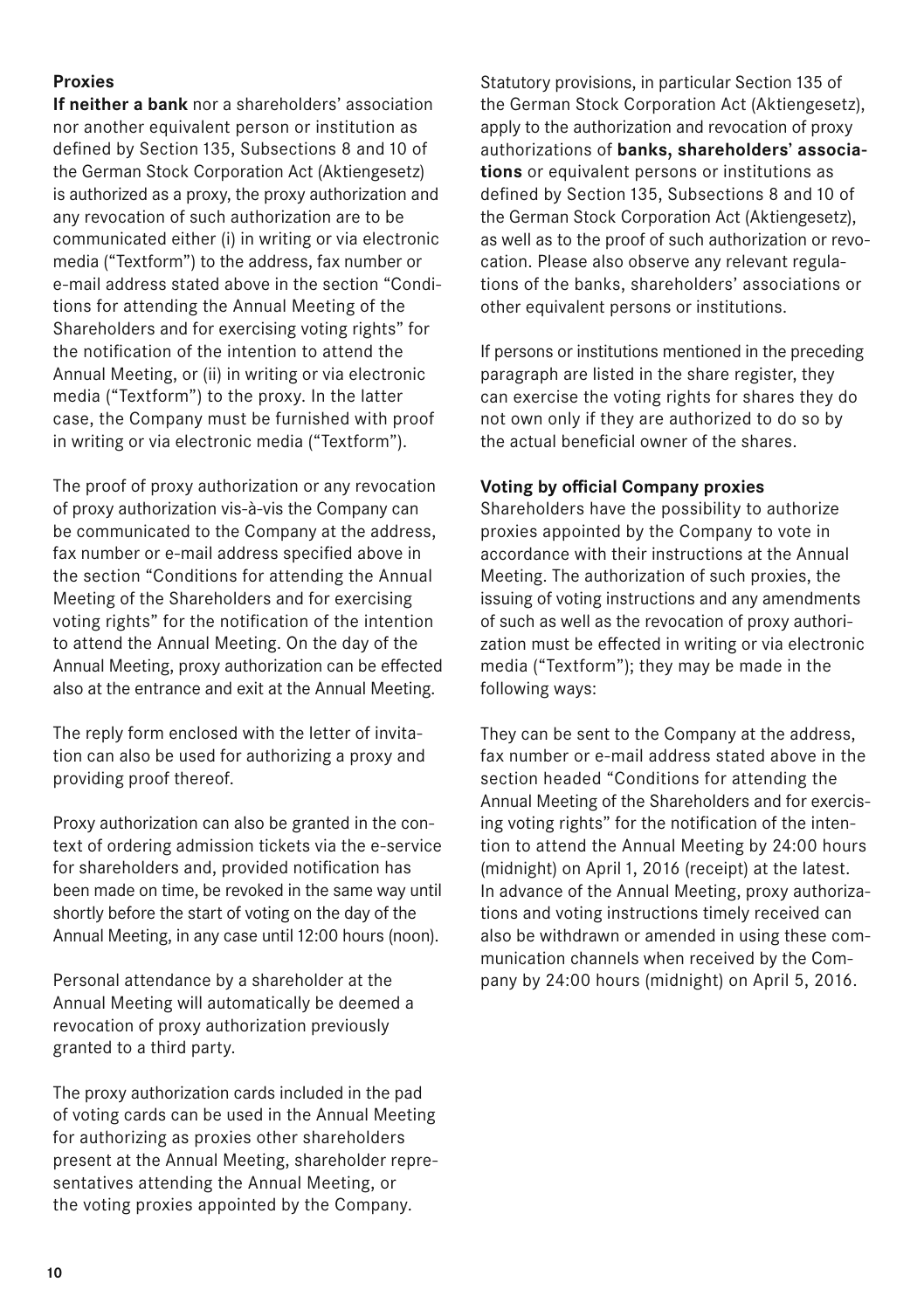<span id="page-9-0"></span>Proxy authorization and voting instructions to Company proxies can also be issued via the e-service for shareholders and, provided notification has been made on time, be revoked or amended in the same way until shortly before the start of voting on the day of the Annual Meeting, in any case until 12:00 hours (noon).

Shareholders not using the e-service for shareholders to grant proxy authorizations and issue instructions are requested to use the reply form enclosed with the letter of invitation.

On the day of the Annual Meeting, proxy authorization and voting instructions for the Company proxies as well as amendments and the revocation can be effected in writing or via electronic media ("Textform") also at the entrance and exit at the Annual Meeting.

Personal attendance by a shareholder or a third party authorized as proxy at the Annual Meeting will automatically be deemed a revocation of proxy authorization previously granted to the Company's voting proxies.

The Company's voting proxies will exercise shareholders' voting rights in accordance with their instructions; even when appointed as proxies, they may only exercise voting rights if express instructions have been given on the individual items of the Agenda and/or on any countermotions and election proposals made accessible before the Annual Meeting.

Even when authorized, the Company's voting proxies may not vote on any countermotions or election proposals that are only announced in the Annual Meeting or on any other motions not communicated in advance of the Annual Meeting. Neither in advance of nor during the Annual Meeting may they take receipt of any instructions relating to procedural motions, requests to speak, asking questions or bringing forward motions or election proposals, or the lodging of objections against resolutions by the Annual Meeting.

Instruction to the Company's voting proxies on Agenda Item 2 will also apply in the voting of the adjusted proposal for the appropriation of profits as a result of a change in the number of shares entitled to dividends for the preceding financial year 2015.

If an individual vote is taken on an item on the Agenda, an instruction on this item in its entirety will be deemed instruction on each point of the individual vote.

\*\*\*\*\*

## Note for shareholders entered in the US share register

Shareholders entered in the US share register can also notify the Company of their intention to attend the Annual Meeting and obtain further information from

Daimler AG c/o American Stock Transfer & Trust Company, LLC 620115th Avenue 3rd Floor Brooklyn, NY11219 Attn. Susan Lucanto Fax No. (001) 718 765 8792.

\*\*\*\*\*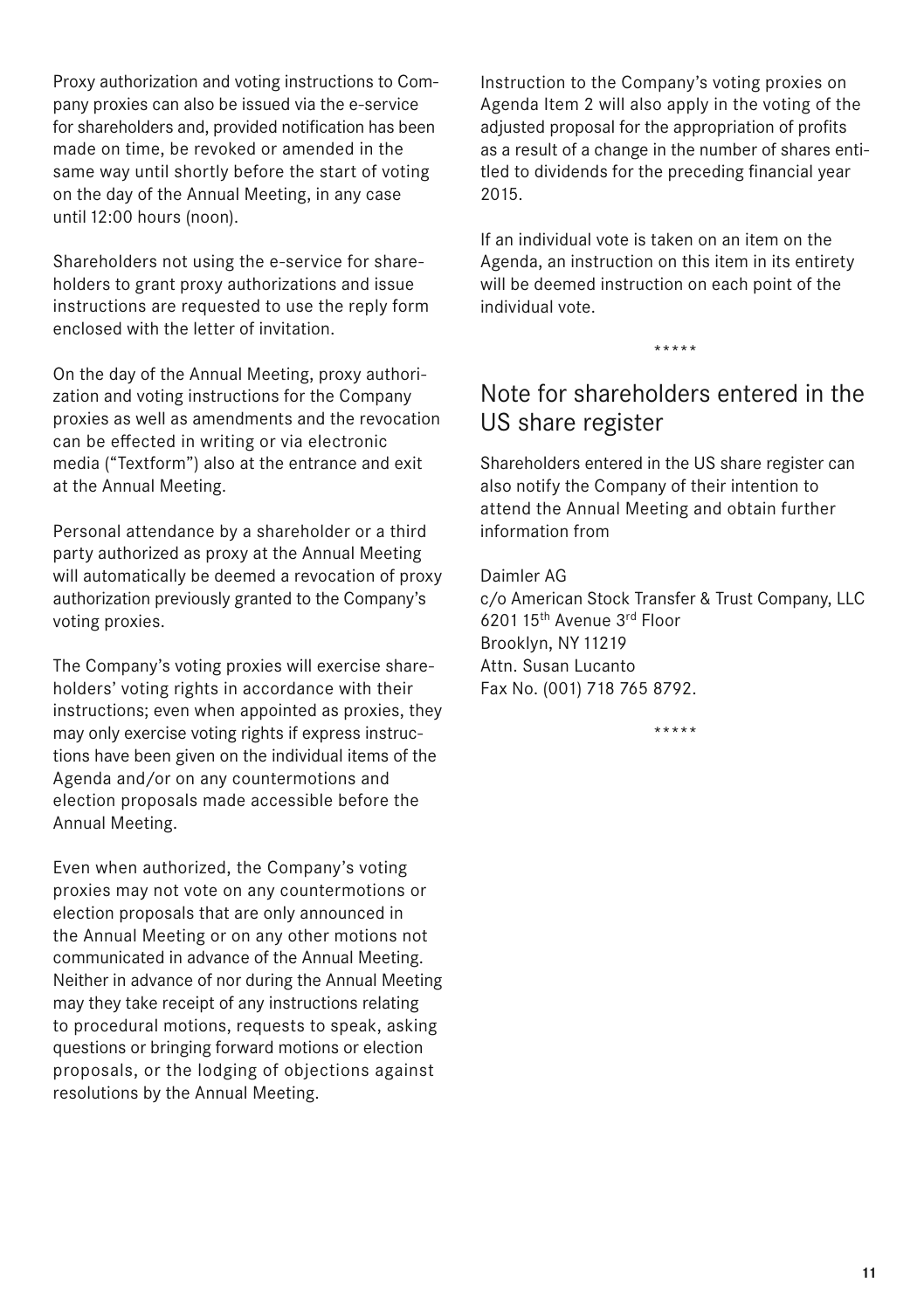## <span id="page-10-0"></span>Questions, motions, election proposals, requests for information

**Details of shareholders' rights pursuant to Section122, Subsection 2, Section126,**  Subsection 1, Section 127 and Section 131, **Subsection1 of the German Stock Corporation Act (Aktiengesetz)**

## **Requests for additions to the Agenda pursuant to Section122, Subsection 2 of the German Stock Corporation Act (Aktiengesetz)**

Shareholders whose combined shareholdings add up to the proportionate amount of €500,000 of the share capital (equivalent to 174,216 shares) can request that items be placed on the Agenda and announced as such. Each new item must be accompanied by supporting information or a resolution proposal. Such requests are to be addressed in writing to the Board of Management of Daimler AG and must be received by the Company at least 30 days before the Annual Meeting, i.e., at the latest by 24:00 hours (midnight) on March 6, 2016. Please send such requests to the following address:

Daimler AG The Board of Management Attn.: Dr. Felix Herbold, COB/SO HPC F 600 70546 Stuttgart Germany

Pursuant to Section 122, Subsection 2 and Subsection 1 in conjunction with Section 142, Subsection 2, Sentence 2 of the German Stock Corporation Act (Aktiengesetz), shareholders making such requests must prove that they have held the required number of shares since at least 00:00 hours (midnight) on January 6, 2016.

If not previously announced when the Annual Meeting was convened, additions to the Agenda that are required to be announced are published in the Federal Gazette (Bundesanzeiger) without delay upon receipt of the corresponding request. They are also published on the Internet at www.daimler.com/ir/am2016 and are communicated to shareholders entered in the share register.

**Countermotions and election proposals, Section**  126, Subsection 1 and Section 127 of the **German Stock Corporation Act (Aktiengesetz)** Any countermotions to proposals of the Board of Management and/or Supervisory Board concerning certain items of the Agenda and election proposals that are to be made available prior to the Annual Meeting are to be sent exclusively to:

Daimler AG Investor Relations HPC 096 – 0324 70546 Stuttgart, Germany (Fax No. +49 (0)711/17-94075)

or by e-mail to: investor.relations@daimler.com

We shall publish any countermotions and election proposals required to be made accessible that are received at the address indicated in the preceding paragraph14 days prior to the Annual Meeting at the latest, i.e., by 22 March 2016 24:00 (midnight), including the shareholders' names and reasons that are to be made accessible – furnished with the supplementary contents provided under Section 127, Sentence 4 of the German Stock Corporation Act (Aktiengesetz), if any – upon receipt, on the Internet at www.daimler.com/ir/am2016/motions. Any statements of position by the Management will also be published at the same Internet address.

Any countermotions that are not reasoned need not to be made accessible.

Countermotions and election proposals as well as the reason for countermotions need not to be made accessible either in the cases stipulated in Section 126, Subsection 2 of the German Stock Corporation Act (Aktiengesetz).

An election proposal also does not need to be made accessible if it does not contain the proposed persons' name, current profession and place of residence and, in the case of proposals for the election of Supervisory Board members, details of the proposed candidate's memberships in other statutory supervisory boards as defined by Section 125, Subsection 1, Sentence 5 of the German Stock Corporation Act (Aktiengesetz).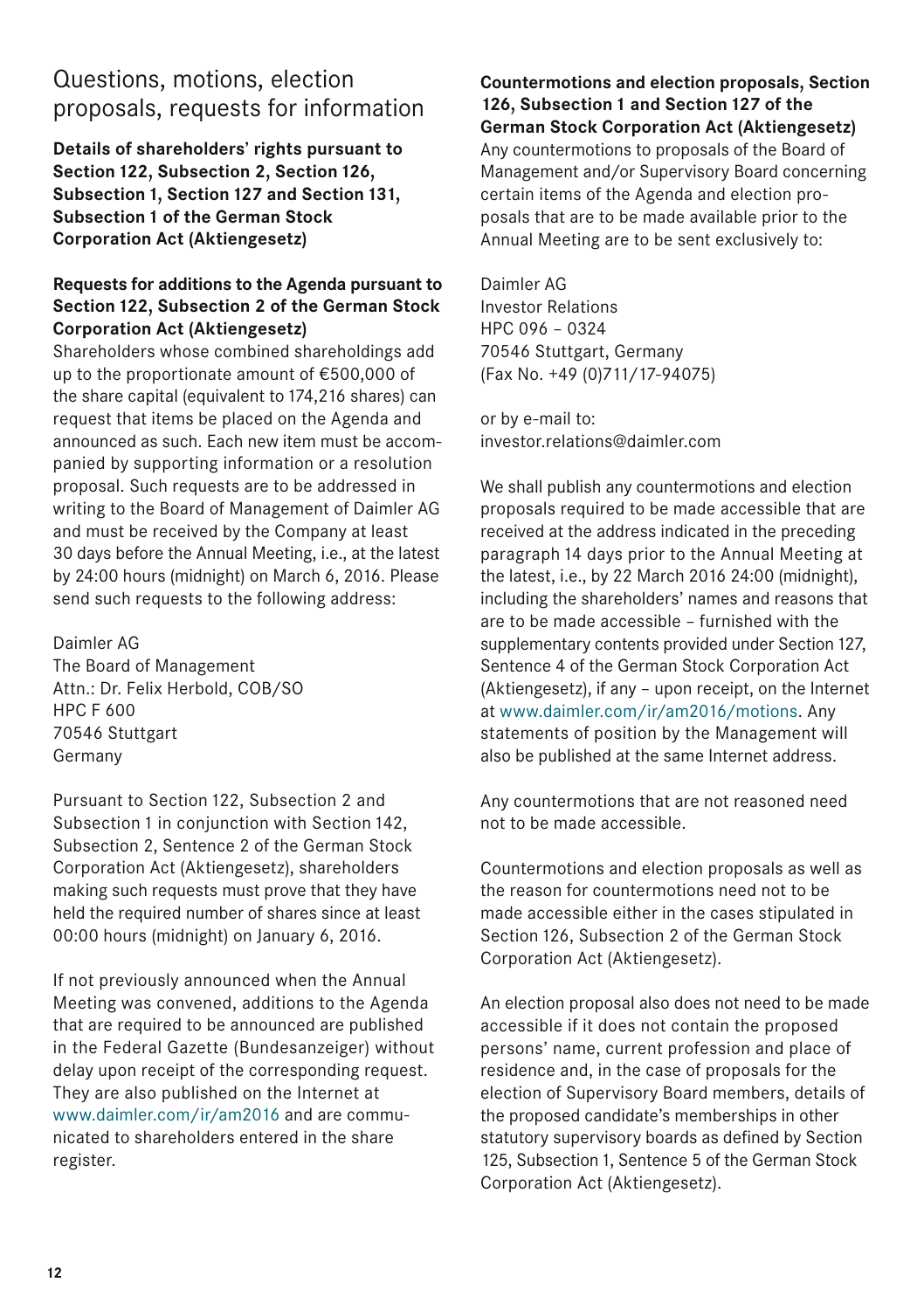## <span id="page-11-0"></span>**Right of information pursuant to Section131, Subsection1 of the German Stock Corporation Act (Aktiengesetz)**

Upon request, at the Annual Meeting each shareholder is to be given information by the Board of Management concerning the affairs of the Company and the legal and business relations of the Company with its subsidiaries, as well as on the situation of the Group and the companies included in the consolidated financial statements, provided that such information is necessary to enable a proper appraisal of a subject matter included in the Agenda to be made.

## **Explanation of shareholders' rights**

Explanation of shareholders' rights pursuant to Section 122, Subsection 2, Section 126, Subsection 1, Section 127 and Section 131, Subsection 1 of the German Stock Corporation Act (Aktiengesetz) can also be found on the Internet at www.daimler.com/ir/am2016.

\*\*\*\*\*

## Information and documentation for the Annual Meeting

Information and documentation pursuant to Section 124a of the German Stock Corporation Act (Aktiengesetz), including the convocation of the Annual Meeting and the Annual Report 2015, information on the persons proposed for election as members of the Supervisory Board under Agenda Item 6 as well as other documents, motions and further information to be made accessible to the shareholders, will be available on the Internet at www.daimler.com/ir/am2016 as from the date of convocation of the Annual Meeting. All information that is required by law to be made accessible to the Annual Meeting will be accessible also at the Annual Meeting.

## **Broadcast of the Annual Meeting on the Internet**

Shareholders who are unable to attend the Annual Meeting in person can follow the introductory statement of the Chairman of the Supervisory Board and the speech of the Chairman of the Board of Management on the Internet at www.daimler.com/ ir/am2016. Further information about the Annual Meeting and the subsequent voting results can also be accessed at the same Internet address.

The convocation of the Annual Meeting is published in the Federal Gazette (Bundesanzeiger) of February 22, 2016.

Stuttgart, February 2016

Daimler AG The Board of Management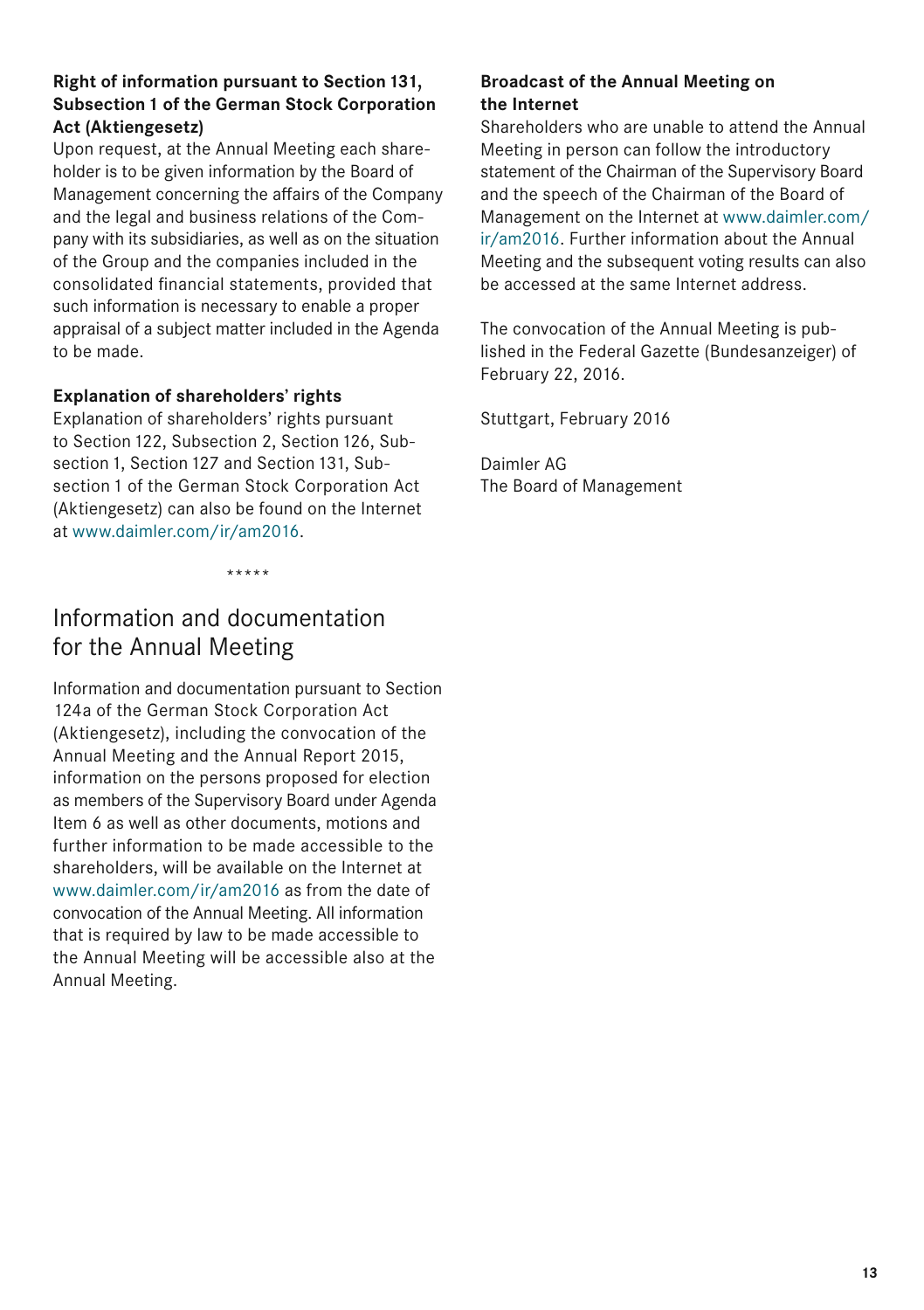## <span id="page-12-0"></span>Internet | Information | Addresses

#### **Information on the Internet**

Special information on our shares and earnings development can be found in the "Investors" section of our website. www.daimler.com It includes the Group's annual and interim reports and the company financial statements of Daimler AG. You can also find topical reports, presentations, an overview of various key figures, information on our share price and other services.

## www.daimler.com/investors

#### **Publications for our shareholders:**

- Annual Report (German, English)
- Interim Reports for the1st, 2nd and 3rd quarters (German, English)
- Responsibility Focus Sustainability 2015 (German, English)
- Daimler Corporate Brochure Ready to start up (German, English)

## www.daimler.com/ir/reports www.daimler.com/downloads/en

The aforementioned publications can be requested from: Daimler AG, Investor Relations, HPC 0324 70546 Stuttgart, Germany Phone +49 711 17 92262 Fax  +49 711 17 92287 order.print@daimler.com

#### **Daimler AG**

70546 Stuttgart Phone +49 711 17 0 Fax +49 711 17 22244 www.daimler.com

#### **Investor Relations**

Phone +49 71117 95277 +49 71117 92261 +49 71117 95256 Fax +49 71117 94075 ir.dai@daimler.com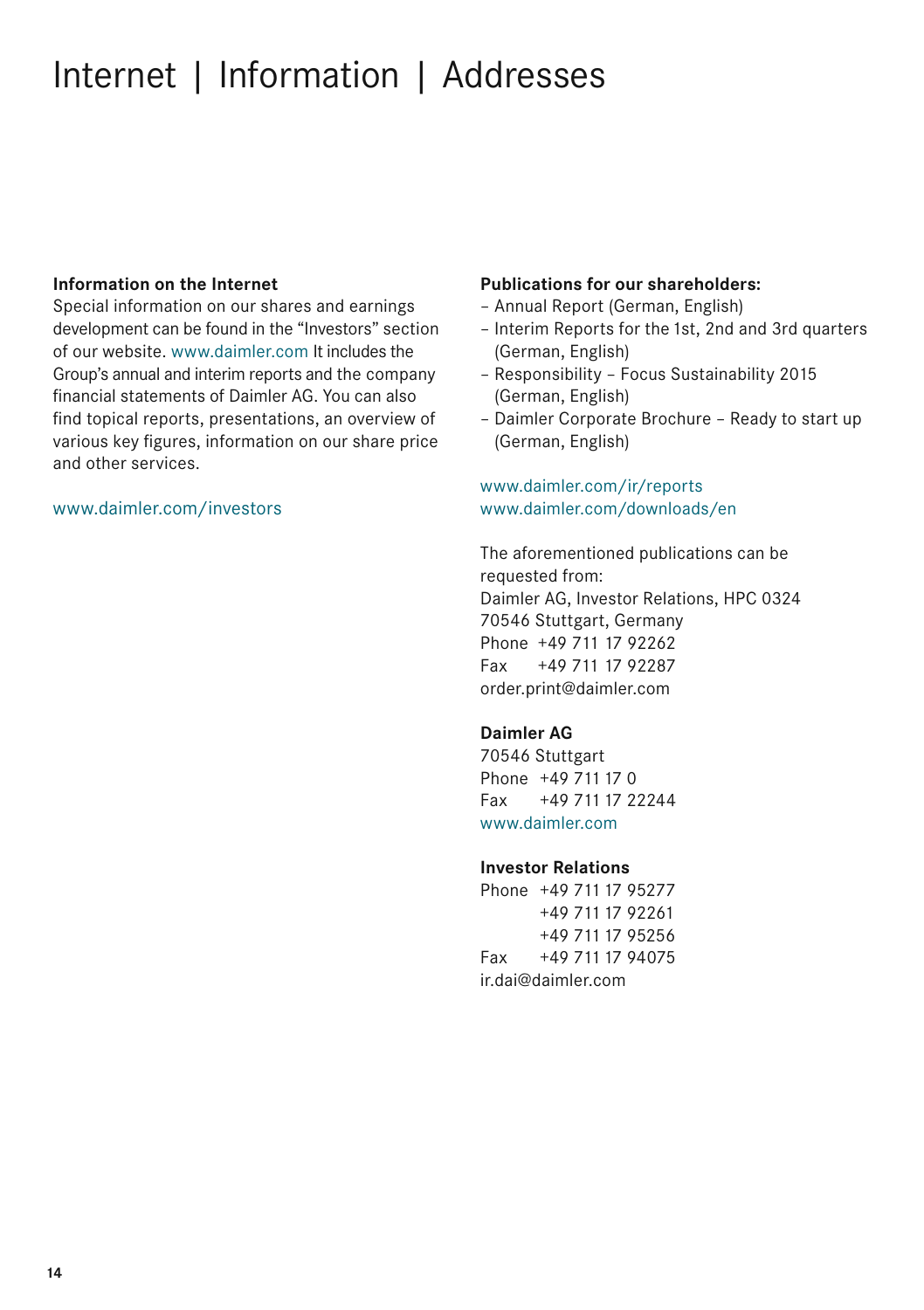## <span id="page-13-0"></span>Financial Calendar 2016

**Annual Press Conference** February 4, 2016

**Analyst and Investor Conference** February 5, 2016

**Annual Meeting 2016** Berlin April 6, 2016

**Interim Report Q1 2016** April 22, 2016

**Interim Report Q2 2016** July 21, 2016

**Interim Report Q3 2016** October 21, 2016

As we cannot rule out changes of dates, we recommend checking them on the Internet at www.daimler.com/ir/calendar**.**